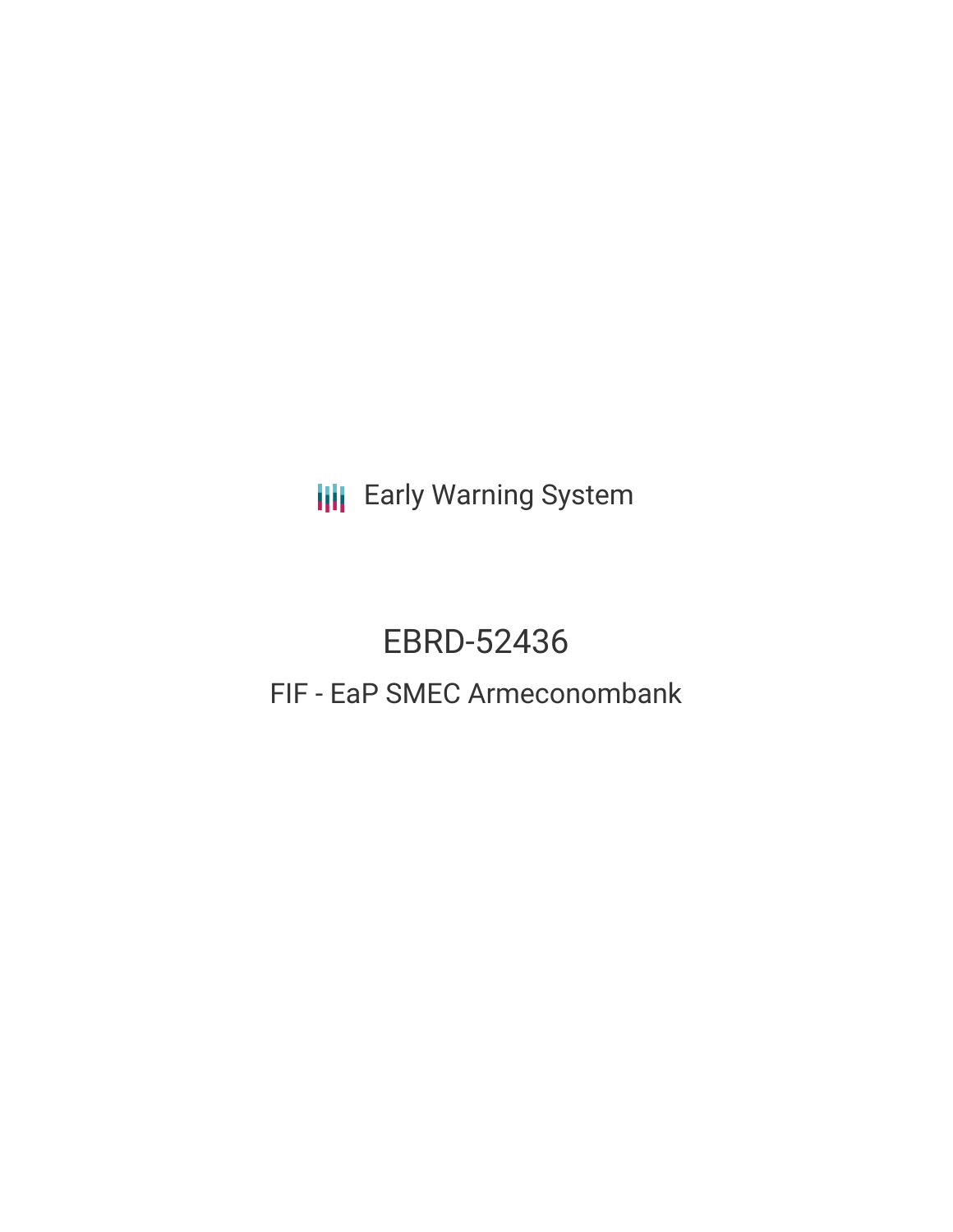

# **Quick Facts**

| <b>Countries</b>               | Armenia                                                 |
|--------------------------------|---------------------------------------------------------|
| <b>Financial Institutions</b>  | European Bank for Reconstruction and Development (EBRD) |
| <b>Status</b>                  | Active                                                  |
| <b>Bank Risk Rating</b>        | FI                                                      |
| <b>Voting Date</b>             | 2021-10-26                                              |
| <b>Borrower</b>                | OJSC Armeconombank                                      |
| <b>Sectors</b>                 | Finance                                                 |
| <b>Investment Type(s)</b>      | Loan                                                    |
| <b>Investment Amount (USD)</b> | $$5.80$ million                                         |
| <b>Project Cost (USD)</b>      | $$5.80$ million                                         |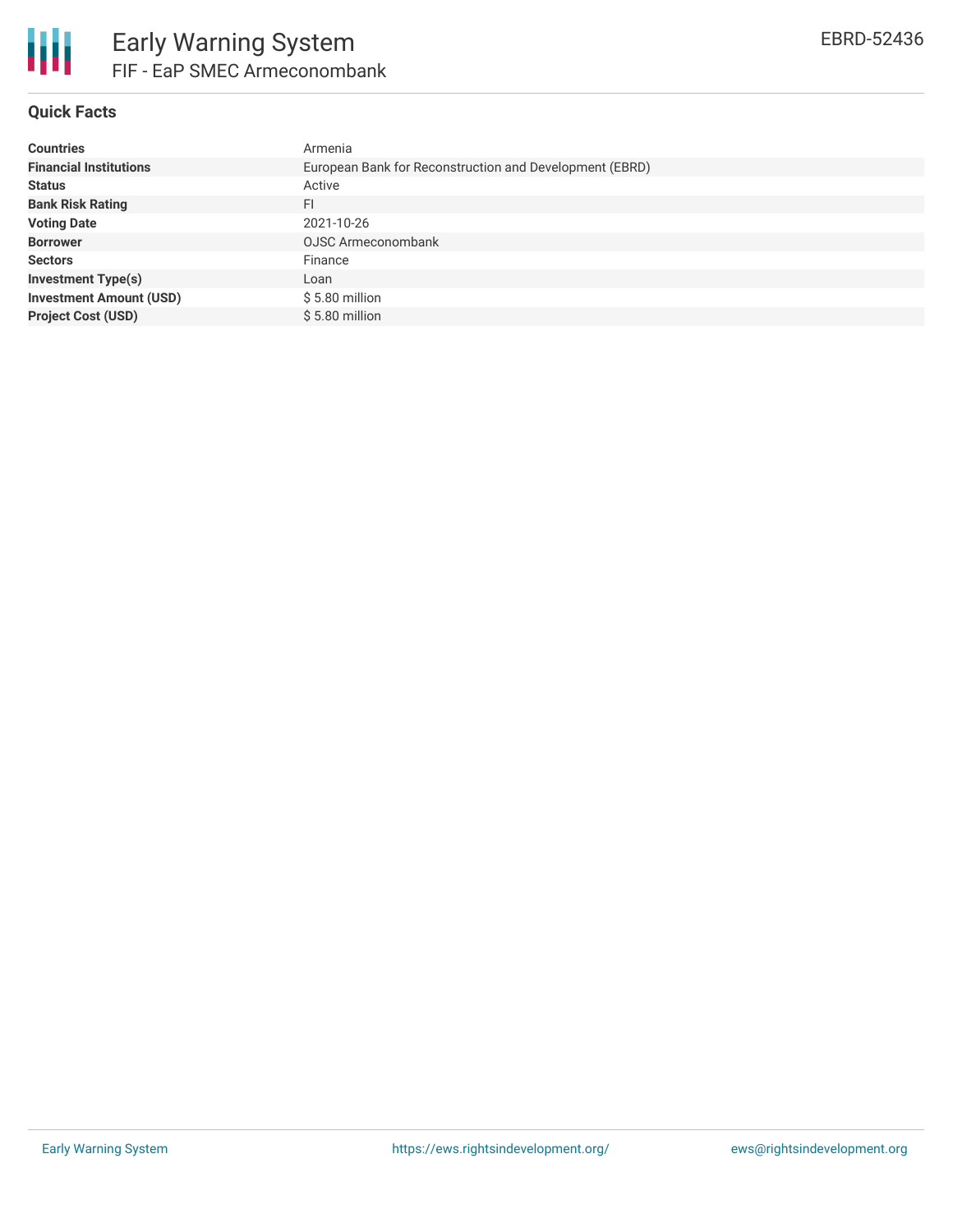

## **Project Description**

According to the Bank's website, the project provides funding to Armeconombank to finance long-term investments of Armenian micro, small and medium enterprises in upgrading their technology and equipment necessary to meet EU standards in terms of product quality, health and safety measures and environmental preservation.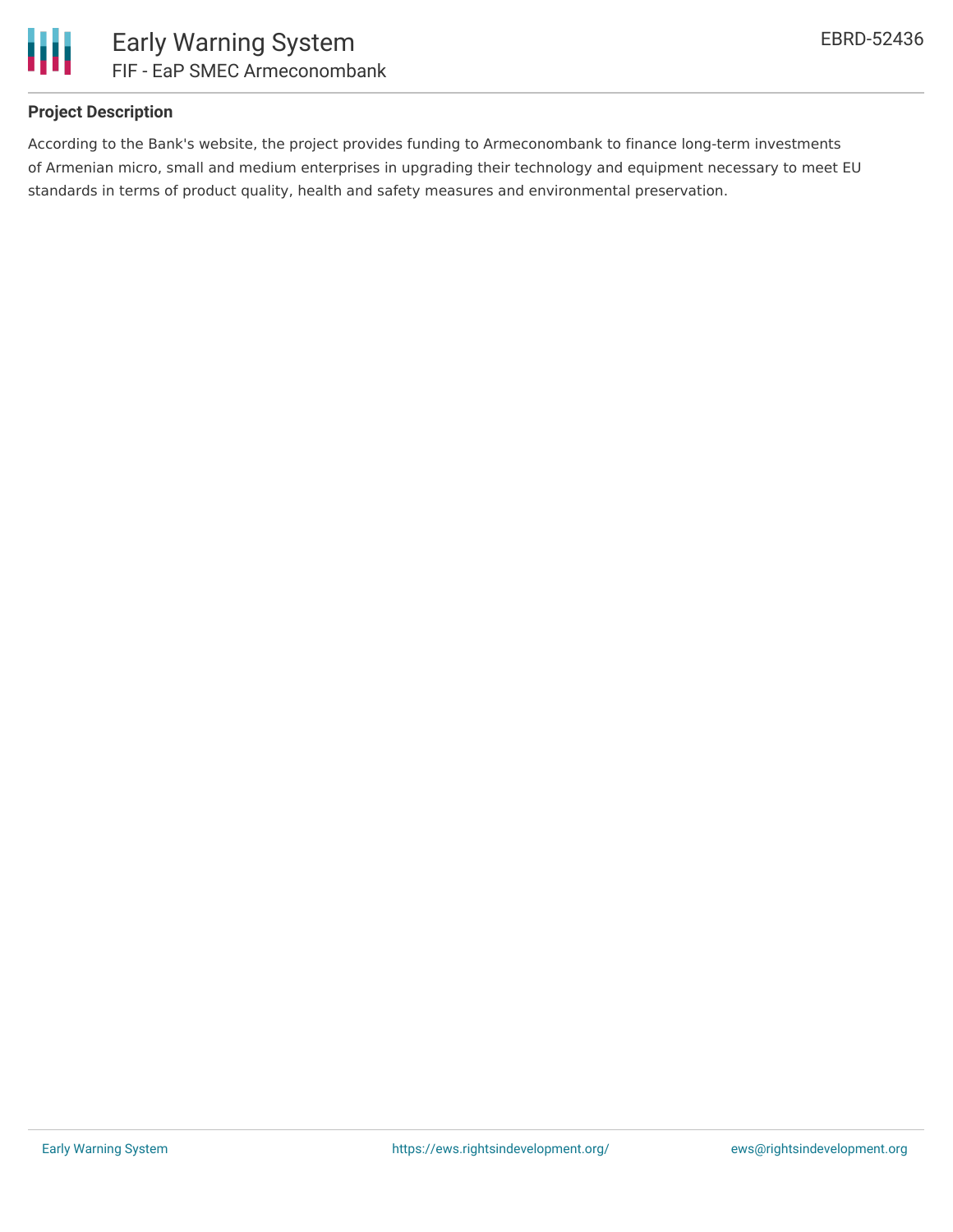#### **Investment Description**

European Bank for Reconstruction and Development (EBRD)

The loan is provided under the SME Competitiveness Programme in Eastern Partnership established by the EBRD in cooperation with the EU.

#### **Financial Intermediary**

Financial Intermediary: A commercial bank or financial institution that receives funds from a development bank. A financial intermediary then lends these funds to their clients (private actors) in the form of loans, bonds, guarantees and equity shares. Financial intermediaries include insurance, pension and equity funds. The direct financial relationship is between the development bank and the financial intermediary.

[Armeconombank](file:///actor/2133/) (Financial Intermediary)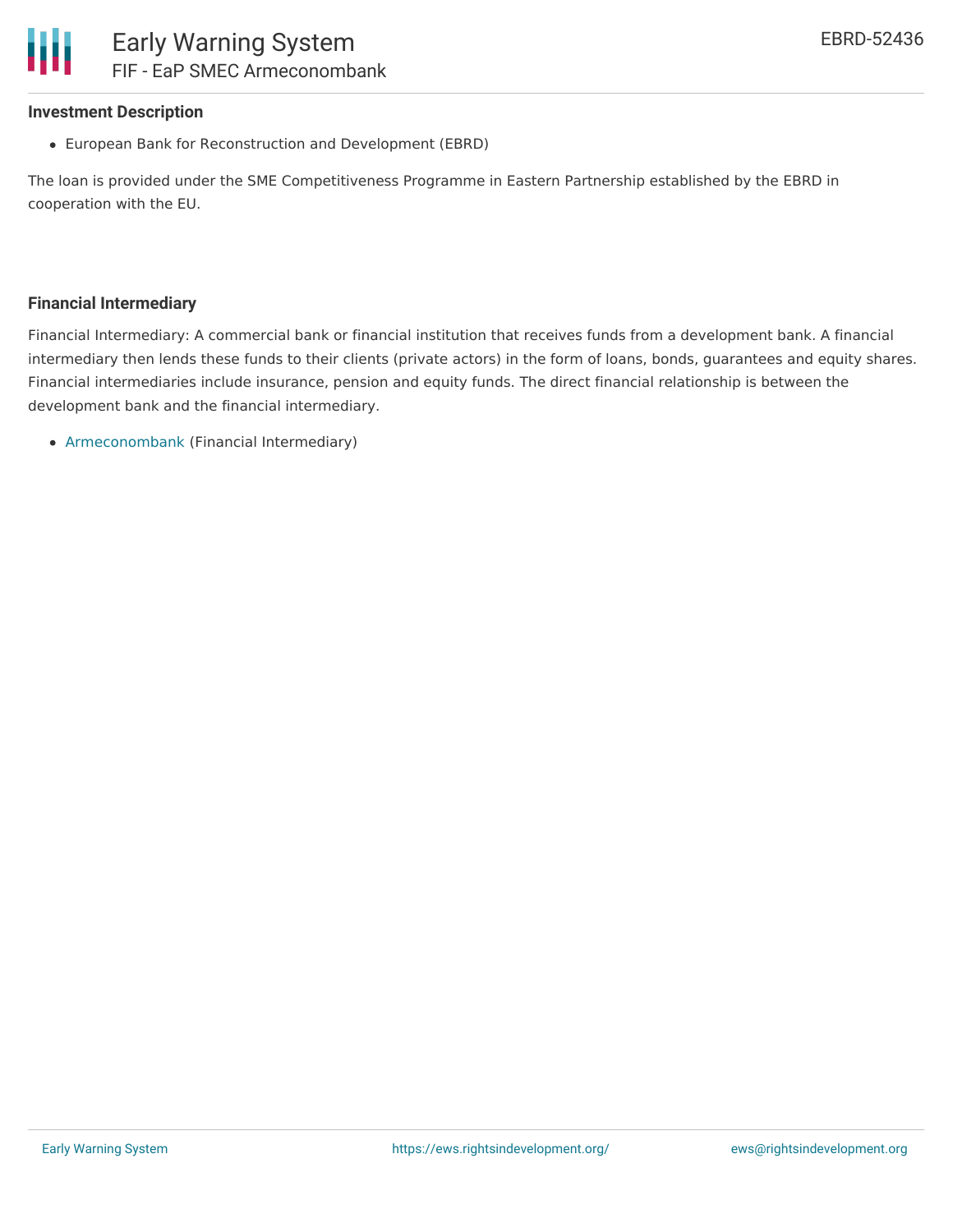

## **Private Actors Description**

OJSC Armeconombank is a mid-size private bank in Armenia, with an extensive network of 54 branches, including 22 branches located in the regions, with overall 859 employees.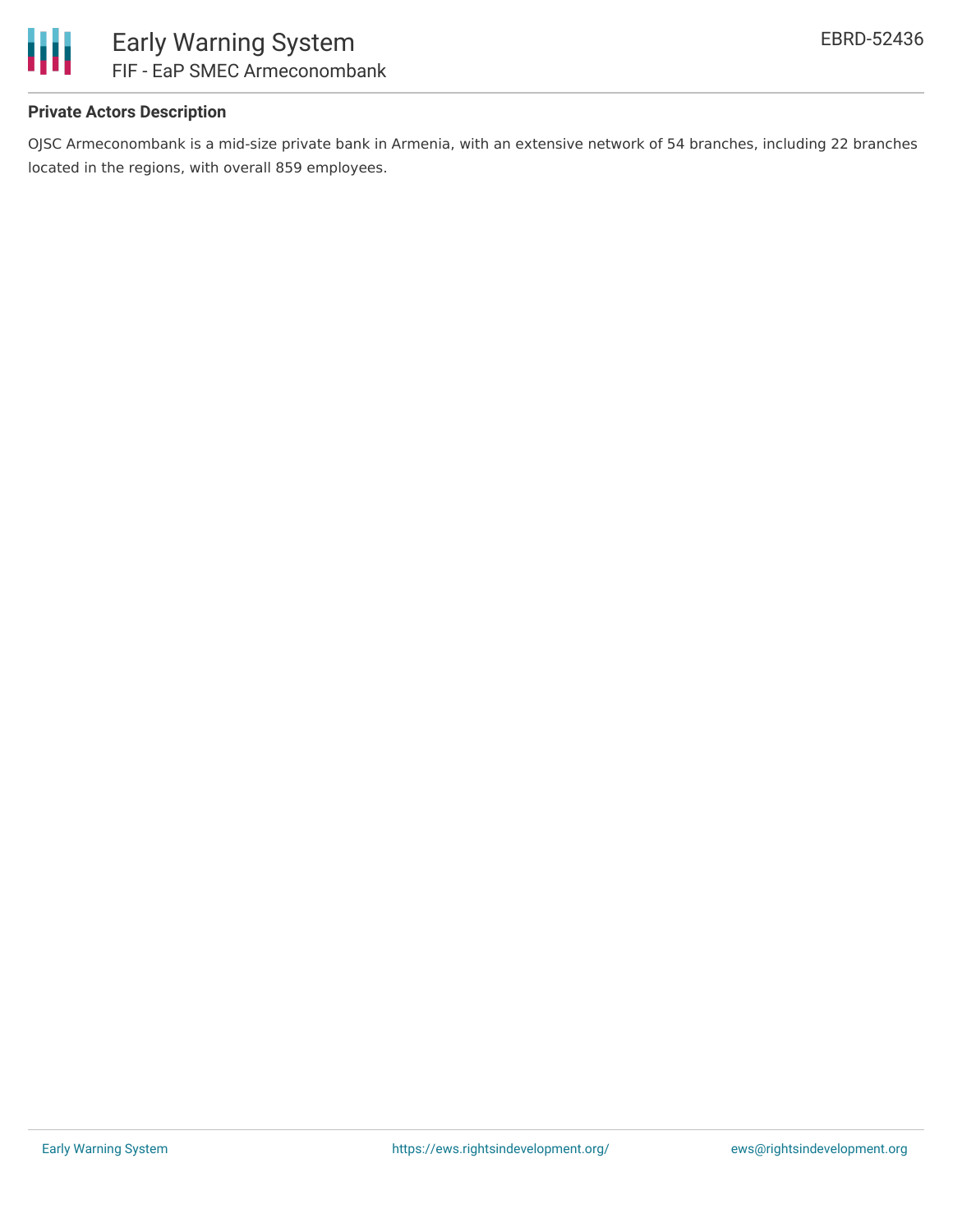## **Contact Information**

PROJECT CONTACT INFORMATION

Astghik Manrikyan manrikyan@aeb.am +374-8000-8686 www.aeb.am 0002, Yerevan, Amiryan str.23/1

#### ACCESS TO INFORMATION

You can request information by emailing: accessinfo@ebrd.com or by using this electronic form: https://www.ebrd.com/eform/information-request

#### ACCOUNTABILITY MECHANISM OF EBRD

The Project Complaint Mechanism (PCM) is the independent complaint mechanism and fact-finding body for people who have been or are likely to be adversely affected by an European Bank for Reconstruction and Development (EBRD)-financed project. If you submit a complaint to the PCM, it may assess compliance with EBRD's own policies and procedures to prevent harm to the environment or communities or it may assist you in resolving the problem that led to the complaint through a dialogue with those implementing the project. Additionally, the PCM has the authority to recommend a project be suspended in the event that harm is imminent.

You can contact the PCM at: pcm@ebrd.com or you can submit a complaint online using an online form at: http://www.ebrd.com/eform/pcm/complaint\_form?language=en

You can learn more about the PCM and how to file a complaint at: http://www.ebrd.com/work-with-us/project-finance/projectcomplaint-mechanism.html